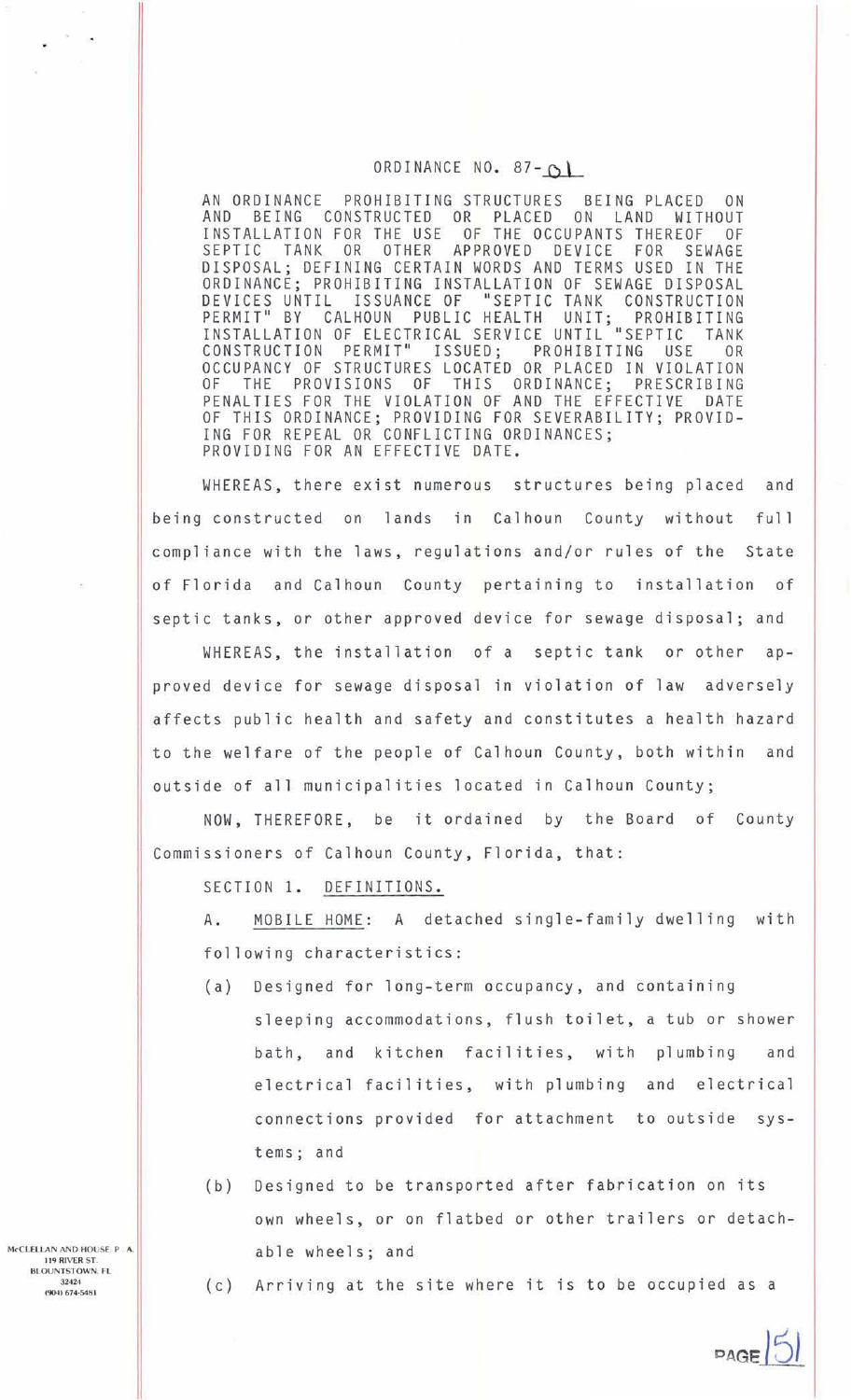dwelling complete, including major appliances and furniture and ready for occupancy except for minor and incidental unpacking and assembly operation, location on foundation supports, connection to utilities, and the like; or

- (d) Any vehicle, trailer or similar portable structure, with or without its own motive power, having no integral foundation other than wheels, jacks, or skirtings, and used, designed or constructed to be used as a conveyance on the public streets and designed or constructed to permit permanent occupancy for dwelling or sleeping purposes. Removal of the means of conveyance from a mobile home or the construction of a permanent foundation for a mobile home does not change the meaning of the word mobile home as defined or used in this ordinance .
- (e) The term mobile home shall also include any vehicle trailer or trailer coach equipped so as to provide living or sleeping facilities or housing accommodations.

B. STRUCTURE: Any building or portion thereof in which sewage waste is produced (including mobile homes) .

C. PERSON: The word "person" shall include and be applied to associations, clubs, societies, firms, partnerships and bodies, political and corporate, as well as to individuals and natural persons.

D. CONSTRUCT: The word "construct" and "construction" shall mean the building or erection of something which did not exist before, as distinguished from the alteration, repair, or improvement of an already existing structure .

E. ABSORPTION FIELD OR DRAINFIELD: A system of openjointed or alternate distribution units of approved type to receive flow from septic tank and designed to

 $PAGE \overline{52}$ 

McCLELLAN AND HOUSE. P . A. I 19 RIVER ST. BLOUNTSTOWN. FL 32424 (904) 674·5481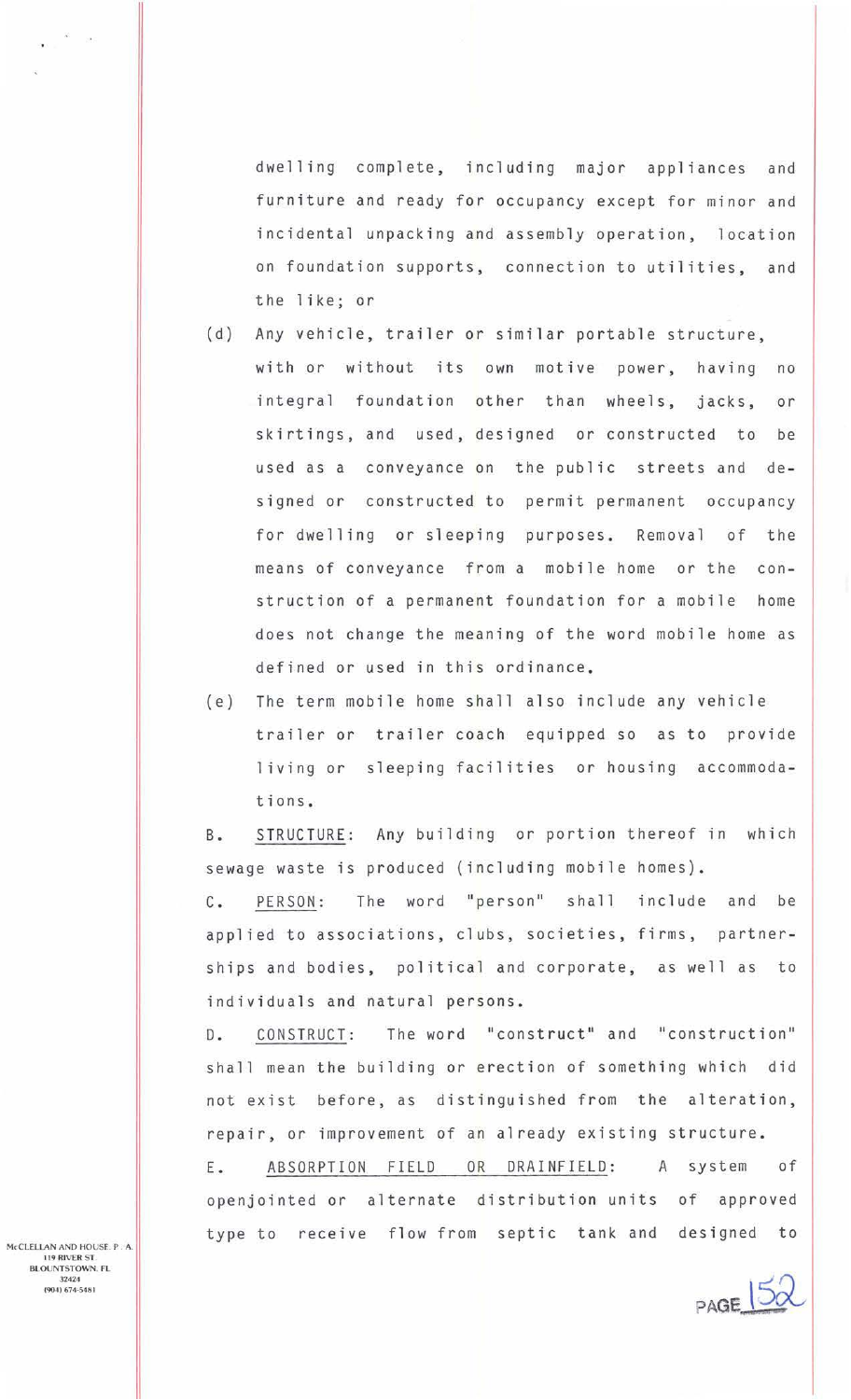distribute effluent for oxidation and absorption by the soil.

F. SEPTIC TANK: Watertight tank or receptacle used as a reservoir for receiving or disposing sewage wastes.

G. CONSTRUCTION PERMIT: Written authorization from the Calhoun Public Health Unit permitting a person to commence installation of a septic tank or other approved sewage disposal system in the form of a septic tank construction permit; also known as the System Construction Specifications and Construction Approval.

H. FINAL SYSTEM APPROVAL PERMIT: Written authorization from the Calhoun County Public Health Unit permitting a person to commence use of a complete onsite sewage disposal system; also known as System Installation Inspection and Final Installation Approval.

I. DOMESTIC SEWAGE WASTE: Human body waste and household type wastes, including bath and toilet wastes, laundry wastes, kitchen wastes and other similar wastes from structures.

J. TEMPORARY ELECTRICAL SERVICE: Electrical service furnished on a power pole for the purpose of construction of a structure. Temporary Electrical Service shall not be furnished to mobile homes.

K. PERMANENT ELECTRICAL SERVICE: Electrical service furnished on a power pole for mobile homes and electrical service furnished on a meter permanently attached to t structure.

SECTION 2. It shall be unlawful for any person to construct or place any structure or any mobile home on the land on which it is to be located in Calhoun County without the installation for the use of the occupants thereof of a septic tank system ( or other device for sewage disposal approved by the Calhoun Public Health Unit), or otherwise in violation of Sections 4 or 6 of this Ordinance.

PAGE

McCLELLAN AND HOUSE. P. A. **119 RIVER ST** BLOUNTSTOWN. FL 32424 (904) 674·5461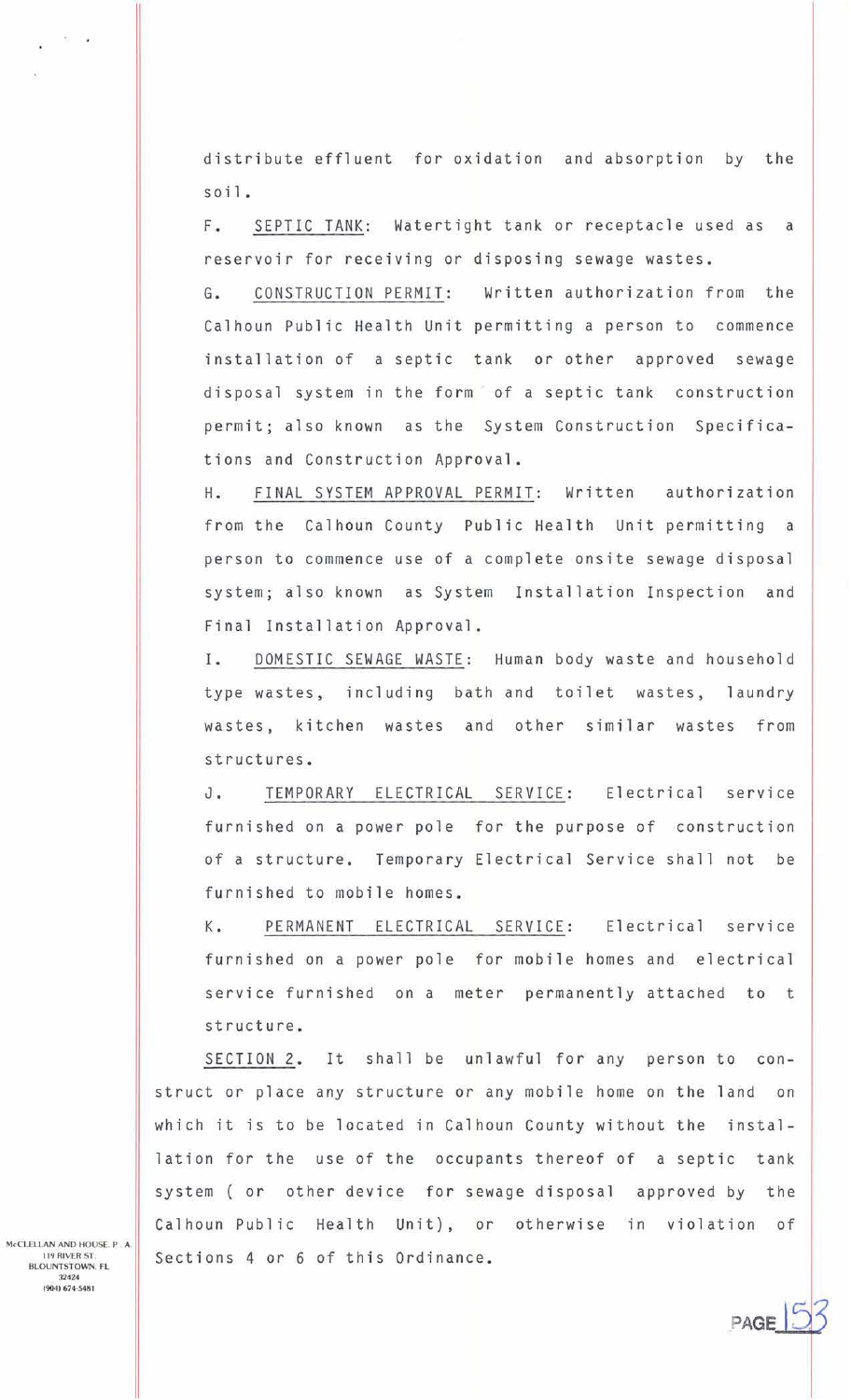SECTION 3. It shall be unlawful for any person to construct, install or commence the installation of a septic tank system or other device for sewage disposal unless or until there has first been obtained a "Septic Tank Construction Permit" or existing tank approval for the same issued from the office of the Calhoun Public Health Unit.

SECTION 4. It shall be unlawful for any person to connect or install, or to assist in or procure the connection or installation, of any temporary or permanent electrical service for use in connection with any structure (as defined herein) unless and until:

- a) if the structure is to be serviced by a municipal public or private multi-uses sewage system, this has first been obtained from said municipal public or public multi-uses system and displayed at the subject property written documentation that the structure has been accepted for service by said sewage system; or
- b) in all other cases, this has first been obtained and displayed at the subject property a "final system approval permit" or existing tank approval issued by the Calhoun Public Health Unit for the structure not more than 60 days prior to the connecting or installation of electrical service .

SECTION 5. Section 2 of this Ordinance shall not apply to any structures or mobile homes being placed on lots served by an existing community or public sewage disposal system.

SECTION 6. It shall be unlawful for any person to use or occupy any structure which is located or placed in violation of the provisions of this Ordinance.

SECTION 7. Any person violating any of the provisions of this Ordinance, upon conviction thereof, shall be punished by a fine not exceeding \$500.00 or imprisonment for a term not exceeding 90 days, or both such fine and imprisonment. Each day of violation of this Ordinance shall constitute a separate

McCLELLAN AND HOUSE. P. A. **119 RIVER ST.** BLOUNTSTOWN. FL 32424

**PAGE**